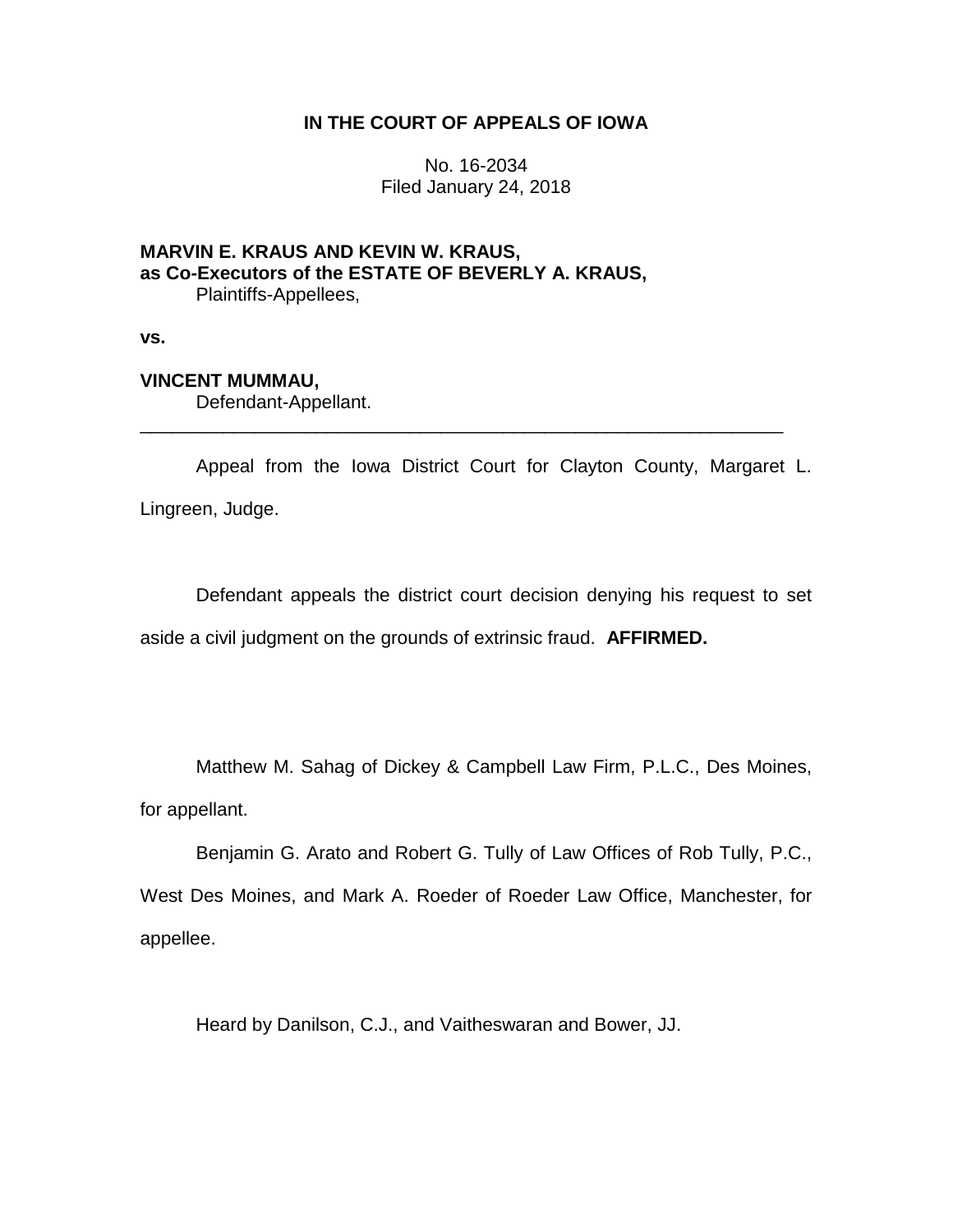**BOWER, Judge.**

 $\overline{a}$ 

Vincent Mummau appeals the district court decision denying his request to set aside a civil judgment on the grounds of extrinsic fraud. We find Mummau has not shown there was extrinsic fraud and the district court did not abuse its discretion in denying his petition to vacate the civil judgment under Iowa Rule of Civil Procedure 1.1012. We affirm the decision of the district court.

#### **I. Background Facts & Proceedings**

Mummau was convicted of sexual abuse in the third degree, in violation of Iowa Code section 709.4 (2011), based on an incident which occurred on July 7, 2011. His conviction was affirmed on appeal.<sup>1</sup> See State v. Mummau, No. 12-1082, 2013 WL 2145994, at \*7 (Iowa Ct. App. May 15, 2013).

As part of the criminal case, the victim, Beverly Kraus, who was then seventy-three years old, gave a deposition on August 16, 2011. Kraus was asked, "Have you ever made any kind of complaints regarding sexual impropriety by anybody else?" Kraus stated she had been molested by a relative when she was a child. She was then questioned:

Q. Since that time was there ever any other time that you made a complaint against anybody about a sexual impropriety? A. No.

Q. And that would also go for at work; there was never any kind of a sexual harassment claim or anything like that? A. No, not from me.

On December 26, 2012, Kraus filed a civil action against Mummau seeking damages from him on the grounds of sexual battery and sexual abuse.

<sup>1</sup> Mummau's petition for postconviction relief from his conviction for third-degree sexual abuse was denied by the district court and on appeal. *See Mummau v. State*, No. 16- 1909, 2017 WL 3535294, at \*7 (Iowa Ct. App. Aug. 16, 2017).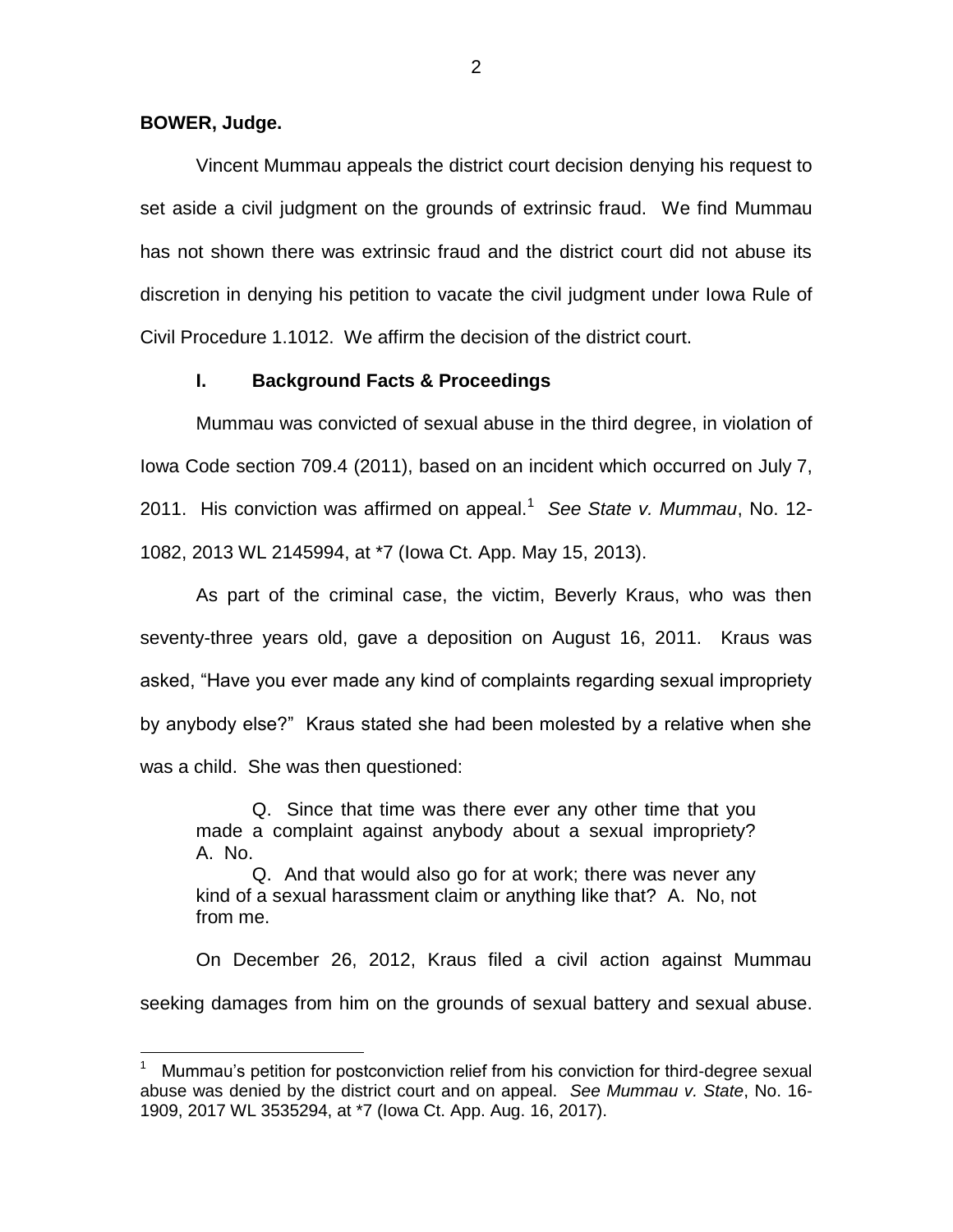Kraus's deposition in the civil action was taken on October 3, 2013. Her attorney stated evidence of Kraus's sexual conduct with persons other than Mummau, the person who committed the sexual abuse, was not subject to discovery under section 668.15, and instructed Kraus not to answer questions on the issue. Mummau's attorney stated, "[W]e'll move on and deal with it later." Kraus was asked if she had been the defendant in any civil suits. She was not questioned about whether she had been a plaintiff in a civil action or had filed any complaints against anyone other than Mummau for sexual improprieties.

The district court determined Mummau's conviction for third-degree sexual abuse was res judicata as to all elements of sexual battery and sexual abuse, except for the issue of damages. Mummau waived his right to a jury trial and a trial to the court was held in April 2014. On May 8, 2014, the district court found Kraus had been diagnosed with chronic post-traumatic stress disorder after the incident. The court awarded Kraus \$153,750 in compensatory damages and \$10,000 in punitive damages, for a total of \$163,750. Mummau did not appeal the district court's decision.

On April 27, 2015, Mummau filed a petition to vacate the judgment, pursuant to rule 1.1012(2) (irregularity or fraud), (5) (unavoidable casualty), and (6) (newly discovered evidence). He claimed Kraus's deposition testimony in August 2011 was untruthful because on April 2, 1996, she filed a petition for relief from domestic abuse from her boyfriend, Robert Irons, which included allegations of physical abuse but also alleged Irons "held me down on the bed to have sex." Based on Kraus's petition, a temporary protective order was issued. Later, Kraus

3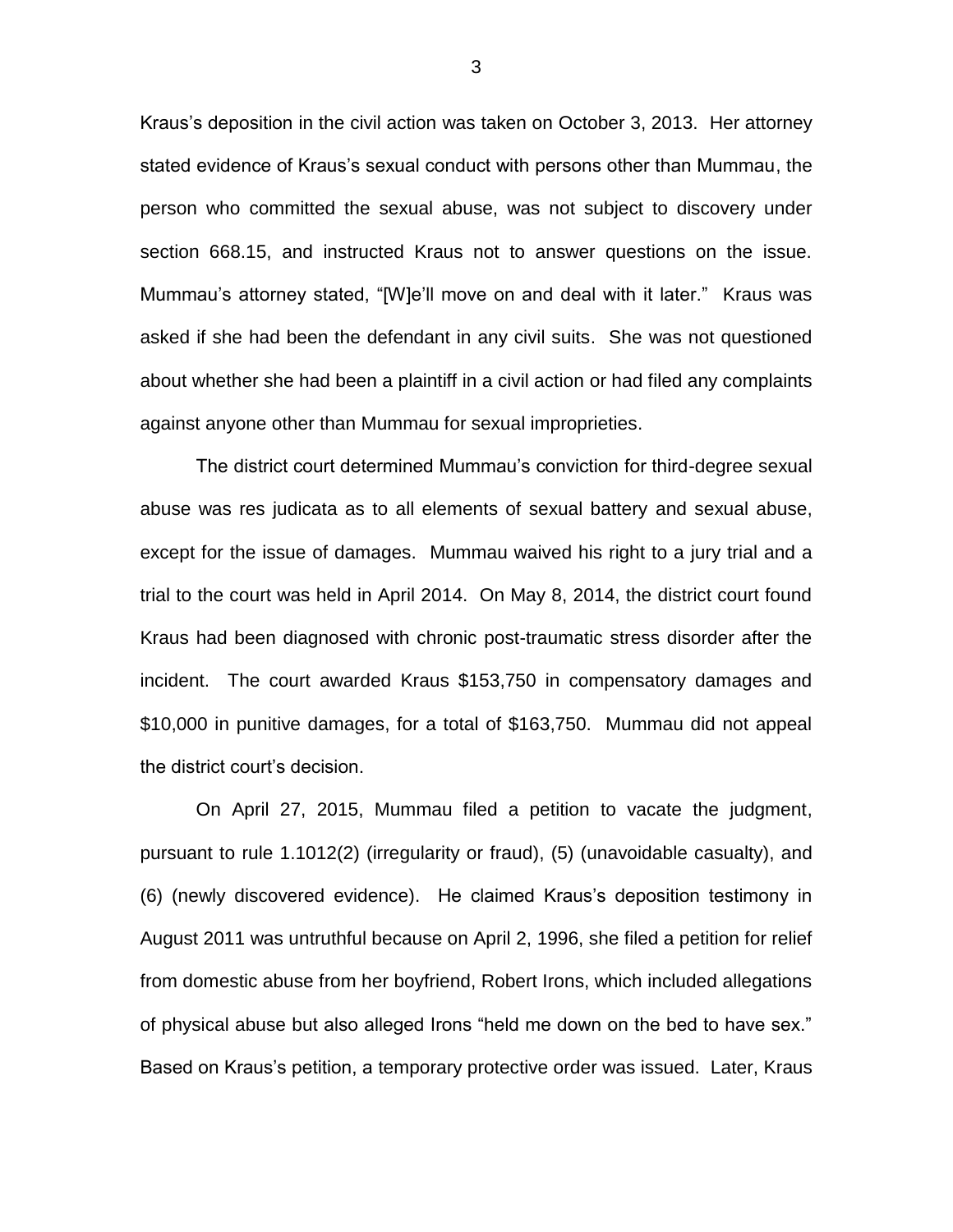filed a motion seeking to have the protective order dismissed. The district court entered an order on July 18, 1996, stating the temporary protective order was "nullified as of this date."

Kraus resisted the petition to vacate the judgment. Kraus died on June 17, 2015, and her estate was substituted as the plaintiff in this case. After a hearing, the district court denied Mummau's petition to vacate. The court found no evidence of irregularity or fraud in obtaining the civil judgment, no evidence of unavoidable casualty or misfortune which prevented him from defending the action, and there was no newly-discovered material evidence. The court found there were no grounds to vacate the civil judgment against Mummau. Mummau appealed the decision of the district court.

### **II. Standard of Review**

We review a district court's decision on a petition to vacate a judgment under rule 1.1012 for the correction of errors at law. *In re Marriage of Kinnard*, 512 N.W.2d 821, 823 (Iowa Ct. App. 1993). Our supreme court has stated:

The district court enjoys wide discretion in deciding whether to vacate an order under rule [1.1012]. We will not reverse the trial court's decision on this question unless an abuse of discretion has been shown. We are more reluctant to find an abuse of discretion where the judgment has been vacated than when relief has been denied.

The court's exercise of discretion must have some support in the record. In examining the record, we give the trial court's findings the force of a jury verdict. Consequently, if the trial court's factual findings are supported by substantial evidence, they are binding on appeal.

*In re Adoption of B.J.H.*, 564 N.W.2d 387, 391 (Iowa 1997) (citations omitted).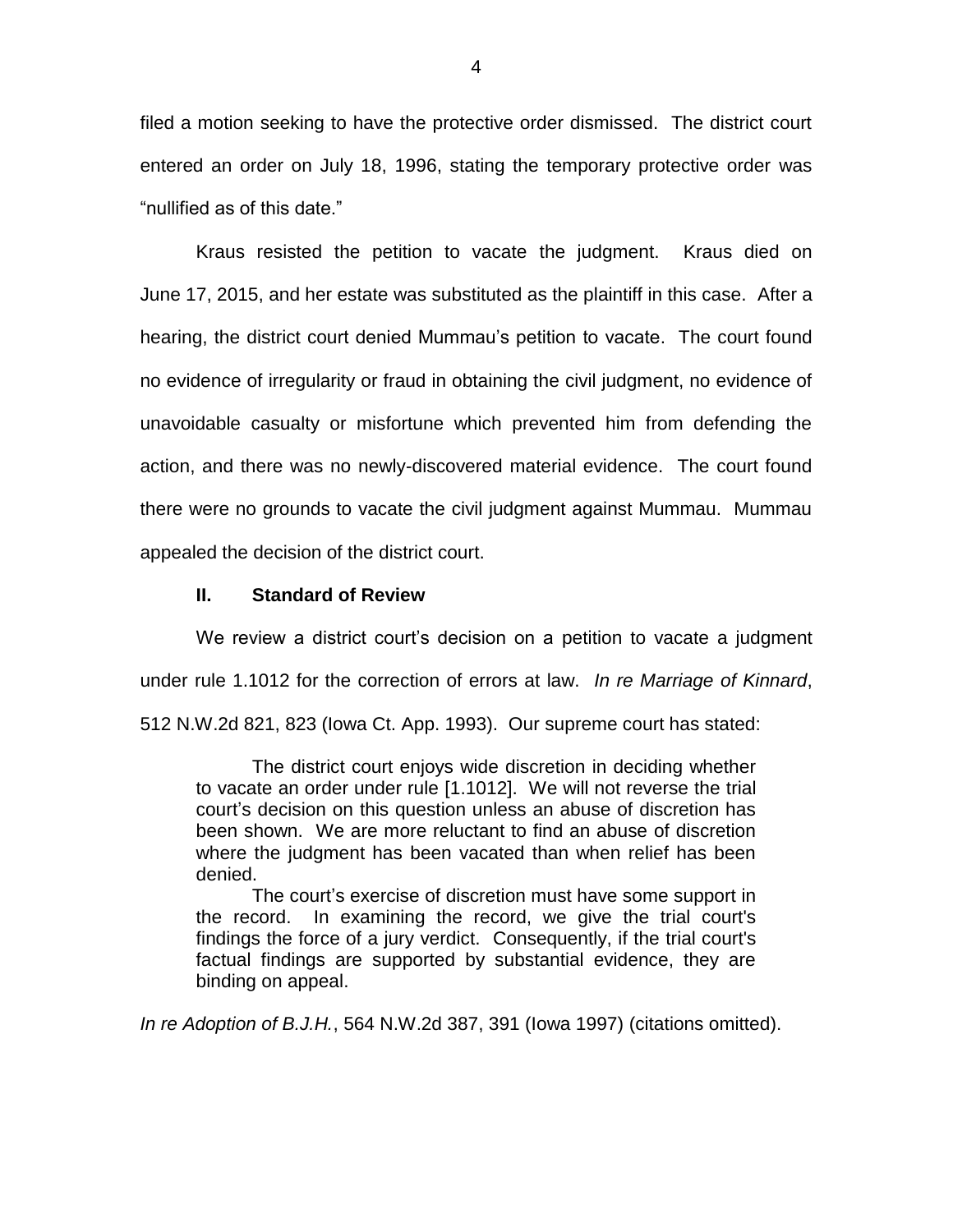#### **III. Petition to Vacate**

We first note Mummau's present claims are an improper collateral attack on his criminal conviction. "It is well-established that a decree or judgment generally cannot be attacked collaterally." *Heishman v. Heishman*, 367 N.W.2d 308, 309 (Iowa Ct. App. 1985). "Any mere error in the judgment is not now reviewable. The judgment may be attacked collaterally only if it was entered without jurisdiction." *Marshfield Homes, Inc. v. Eichmeier*, 176 N.W.2d 850, 851 (Iowa 1970). Mummau makes no claim the district court did not have jurisdiction in the criminal proceedings against him.

On appeal, Mummau claims the civil judgment against him should be vacated on the ground of "[i]rregularity or fraud practiced in obtaining it," under rule 1.1012(2). A petition to vacate a judgment under rule 1.1012 must be filed within one year after a judgment is entered. Iowa R. Civ. P. 1.1013(1); *Bank of Am., N.A. v. Schulte*, 843 N.W.2d 876, 881 (Iowa 2014). Mummau's petition was filed within the one-year period after the district court entered judgment against him for \$163,750.

Kraus claims the civil judgment was obtained by extrinsic fraud. Mummau states Kraus willfully and intentionally concealed a prior allegation of sexual abuse against Irons. He also states her willful concealment prevented a fair submission of the issues in the criminal action, and this should have prevented the application of the doctrine of res judicata in the civil action. Mummau states if he had known Kraus made an allegation of sexual abuse against Irons, obtained a protective order, and then later requested to have the protective order

5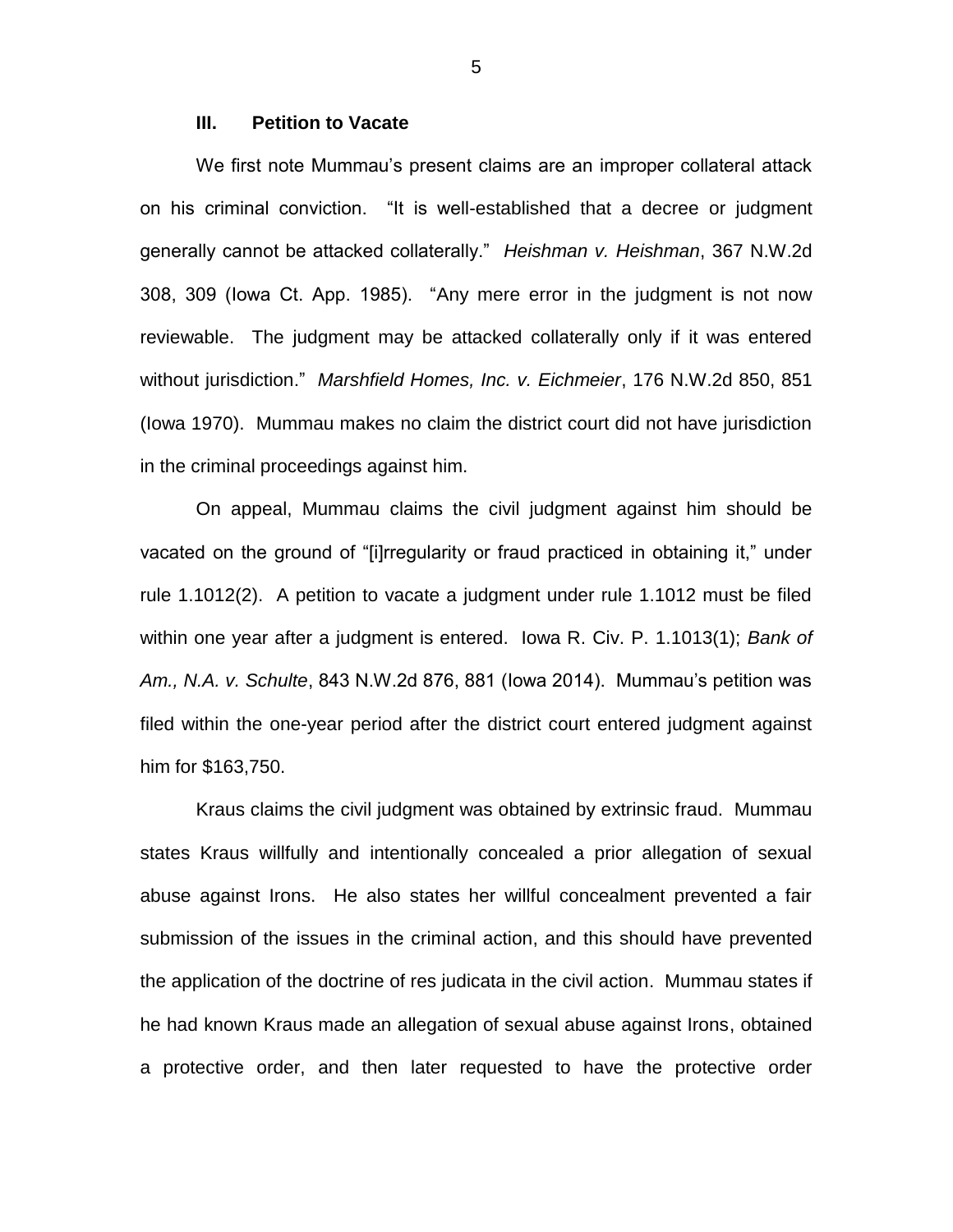dismissed, he would have argued she had made a prior false allegation of sexual abuse, which he asserts could have been admissible under the false claim exception found in *State v. Alberts*, 722 N.W.2d 402, 412 (Iowa 2006).

In order to vacate a judgment under rule 1.1012(2), a party must show the opposing party engaged in fraud extrinsic to the judgment. *See In re Marriage of Cutler*, 588 N.W.2d 425, 429 (Iowa 1999). "Extrinsic fraud pertains to the manner in which the judgment was procured." *Kinnard*, 512 N.W.2d at 823. It is fraud which is collateral of the matter being tried and "not fraud in a matter on which the judgment was rendered." *Cook v. Cook*, 146 N.W.2d 273, 276 (Iowa 1966). "Extrinsic fraud is some act or conduct of the prevailing party which has prevented a fair submission of the controversy." *Johnson v. Mitchell*, 489 N.W.2d 411, 415 (Iowa Ct. App. 1992). "It includes the lulling of a party into a false sense of security or preventing him from making a defense." *In re Marriage of Heneman*, 396 N.W.2d 797, 800 (Iowa 1986). "A fraudulent concealment of facts which would have caused the judgment not to have been rendered will constitute extrinsic fraud." *Bradley v. Bd. of Trs. of Washington Twp.*, 425 N.W.2d 424, 425 (Iowa Ct. App. 1988). Extrinsic fraud must be proven by clear and convincing evidence. *Stearns v. Stearns*, 187 N.W.2d 733, 735 (Iowa 1971).

While a judgment may be vacated under rule 1.1012(2) based on extrinsic fraud, it cannot be vacated based on intrinsic fraud. *Phipps v. Winneshiek Cty.*, 593 N.W.2d 143, 146 (Iowa 1999). "[I]ntrinsic fraud inheres in the issues submitted to the court." *Id.* "Included in the term 'intrinsic fraud' are false testimony, fraudulent instruments, and any fraudulent matter that was presented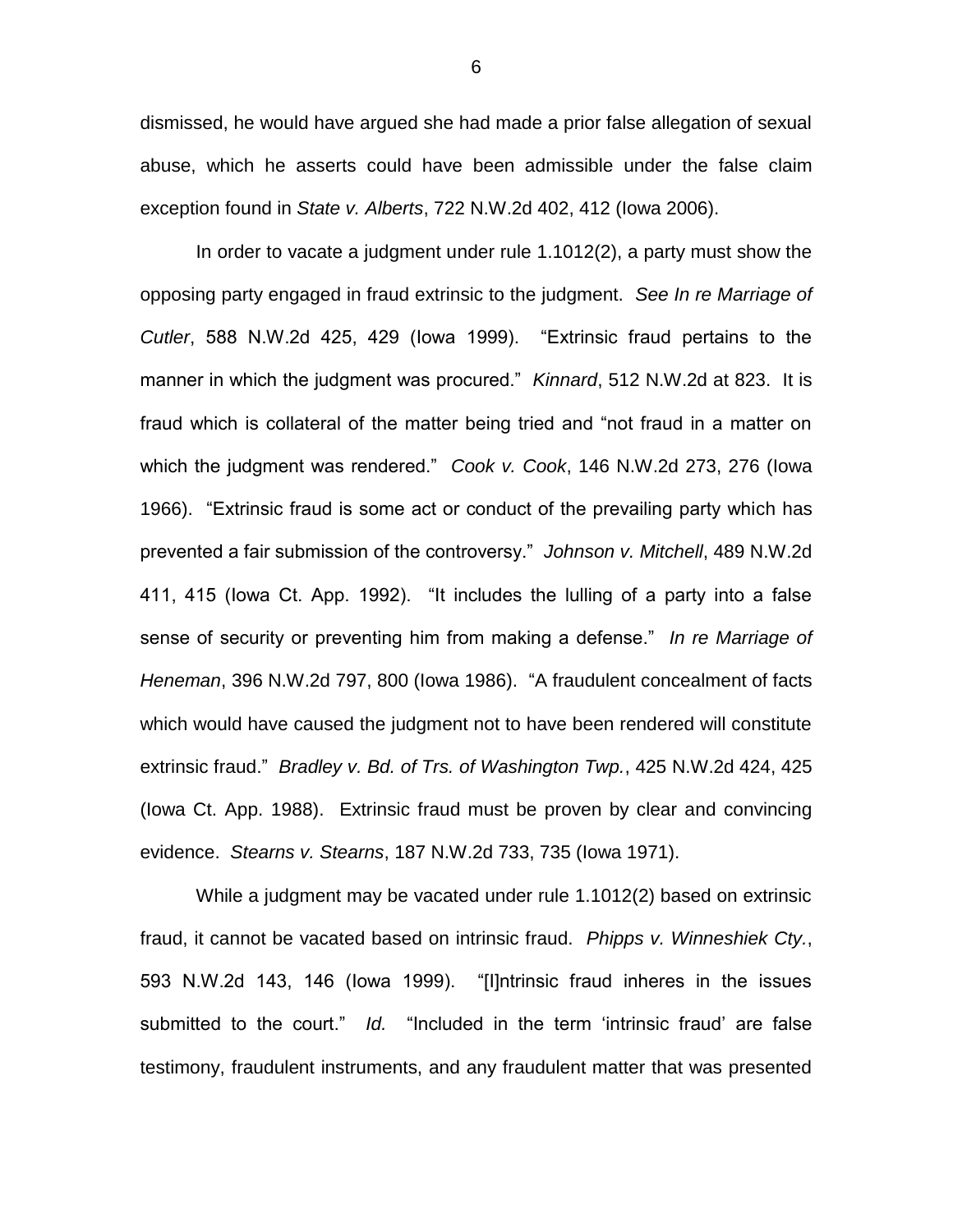and considered in rendering judgment." *Cook*, 146 N.W.2d at 276. "Intrinsic fraud 'occurs within the framework of the actual conduct of the trial and pertains to and affects the determination of the issue presented therein. It may be accomplished by perjury, or by the use of false or forged instruments, or by concealment or misrepresentation of evidence.'" *Mauer v. Rohde*, 257 N.W.2d 489, 496 (Iowa 1977) (citation omitted). Thus, "[a] claim of false testimony constitutes extrinsic fraud." *Phipps*, 593 N.W.2d at 146; *see also Adoption of B.J.H.*, 564 N.W.2d at 391 (noting intrinsic fraud includes false testimony).

In her deposition, taken on August 16, 2011, Kraus testified she had never made any complaints about sexual improprieties against anyone other than Mummau. However, on April 2, 1996, she had filed a petition for relief from domestic abuse from her boyfriend, Irons, which included allegations of sexual improprieties. Even if we accepted this evidence could possibly be admissible under section 668.15, which excludes evidence of a plaintiff's past sexual conduct in a civil action alleging sexual abuse,<sup>2</sup> Doe v. New London Cmty. Sch. *Dist.*, 848 N.W.2d 347, 354 (Iowa 2014), Kraus's statement in her deposition would constitute intrinsic fraud, rather than extrinsic fraud. False statements constitute intrinsic fraud. *Phipps*, 593 N.W.2d at 146; *Adoption of B.J.H.*, 564 N.W.2d at 391; *Mauer*, 257 N.W.2d at 496; *Cook*, 146 N.W.2d at 276.

Kraus's statement did not prevent a fair submission of the controversy, lull Mummau into a false sense of security, or prevent him from making a defense,

 $\overline{a}$ 

7

 $2$  Mummau does not present any evidence to support his assertion Kraus's decision to seek dismissal of the temporary protective order against Irons was because her initial allegations against Irons were false. Therefore, the allegations against Irons would not have been admissible under the false claim exception to the rape-shield law. *See Alberts*, 722 N.W.2d at 412.